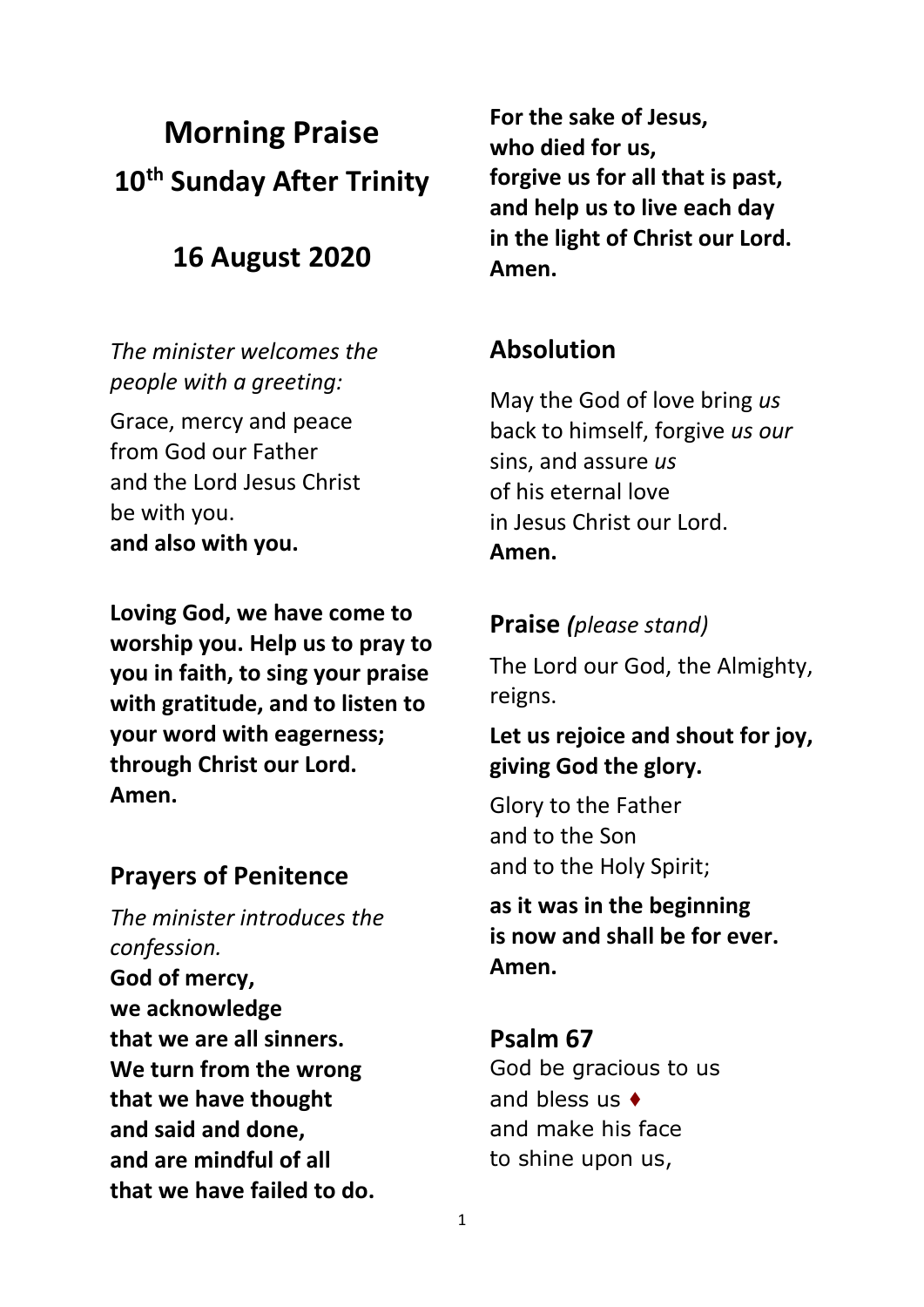#### **That your way may be known upon earth,** ♦︎ **your saving power among all nations.**

Let the peoples praise you, O God; ♦︎ let all the peoples praise you. **O let the nations rejoice and be glad,** ♦︎ **for you will judge the peoples righteously and govern the nations upon earth.**

Let the peoples praise you, O God; ♦︎ let all the peoples praise you.

### **Then shall the earth bring forth her increase,** ♦︎ **and God, our own God, will bless us.**

God will bless us, ♦︎ and all the ends of the earth shall fear him.

## **Scripture Reading**

#### **Matthew 15.[10-20]21-28**

[10 Then he called the crowd to him and said to them, 'Listen and understand:  $11$ <sup>t</sup> it is not what goes into the mouth that defiles a person, but it is what comes out of the mouth that

defiles.' <sup>12</sup>Then the disciples approached and said to him, 'Do you know that the Pharisees took offence when they heard what you said?'  $13$ He answered, 'Every plant that my heavenly Father has not planted will be uprooted. <sup>14</sup>Let them alone; they are blind guides of the blind. And if one blind person guides another, both will fall into a pit.' <sup>15</sup>But Peter said to him, 'Explain this parable to us.' <sup>16</sup>Then he said, 'Are you also still without understanding? <sup>17</sup>Do you not see that whatever goes into the mouth enters the stomach, and goes out into the sewer? <sup>18</sup>But what comes out of the mouth proceeds from the heart, and this is what defiles.  $^{19}$ For out of the heart come evil intentions, murder, adultery, fornication, theft, false witness, slander. <sup>20</sup>These are what defile a person, but to eat with unwashed hands does not defile.']

21 Jesus left that place and went away to the district of Tyre and Sidon. <sup>22</sup> Just then a Canaanite woman from that region came out and started shouting, 'Have mercy on me, Lord, Son of David; my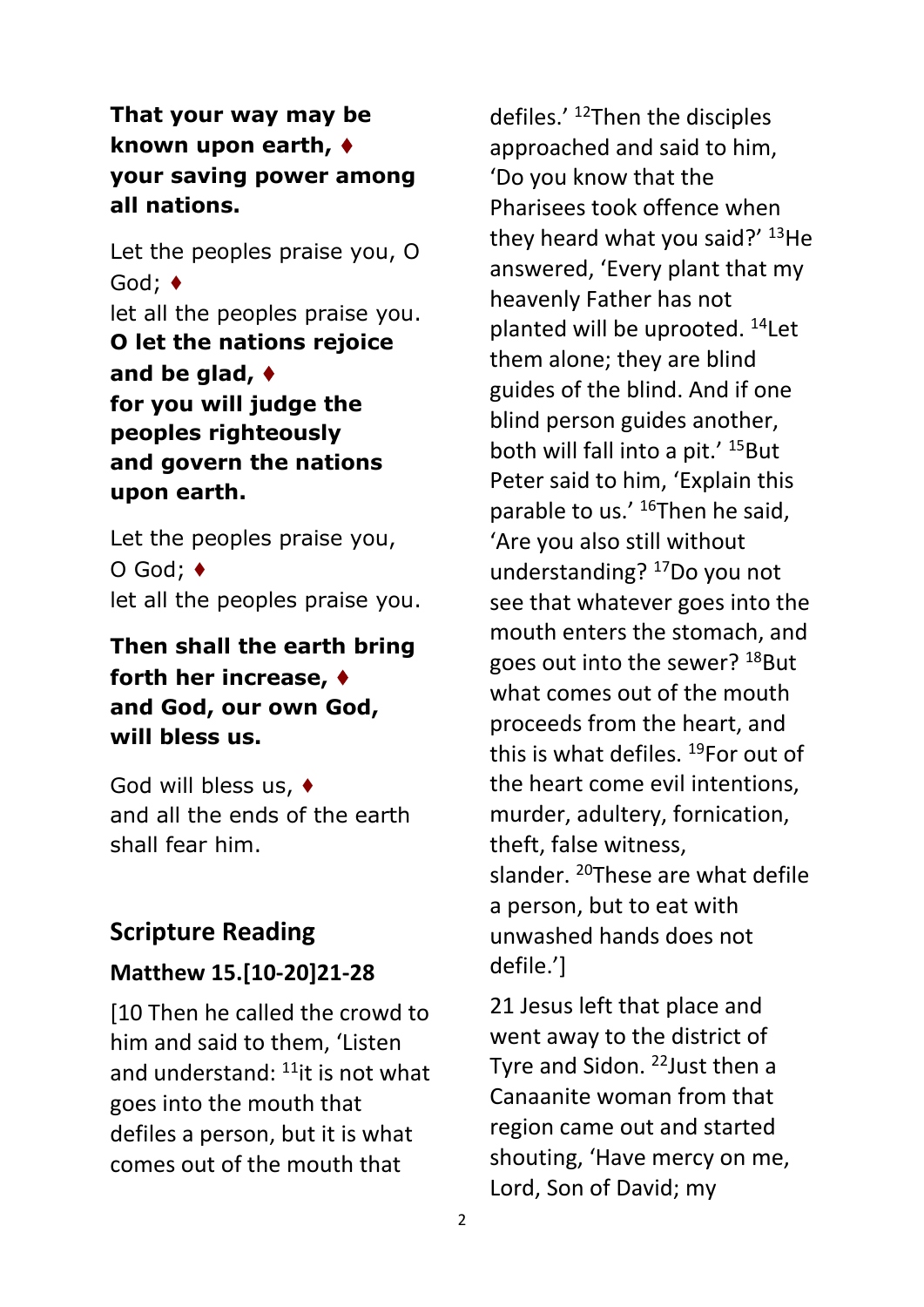daughter is tormented by a demon.' <sup>23</sup>But he did not answer her at all. And his disciples came and urged him, saying, 'Send her away, for she keeps shouting after us.' <sup>24</sup>He answered, 'I was sent only to the lost sheep of the house of Israel.' <sup>25</sup>But she came and knelt before him, saying, 'Lord, help me.' <sup>26</sup>He answered, 'It is not fair to take the children's food and throw it to the dogs.' <sup>27</sup>She said, 'Yes, Lord, yet even the dogs eat the crumbs that fall from their masters' table.' <sup>28</sup>Then Jesus answered her, 'Woman, great is your faith! Let it be done for you as you wish.' And her daughter was healed instantly.

This is the word of the Lord. **Thanks be to God.**

#### **Sermon**

#### **Music for reflection**

**Affirmation of Faith Let us declare our faith in God. We believe in God the Father, from whom every family in heaven and on earth is named.**

**We believe in God the Son, who lives in our hearts through faith,**

**and fills us with his love.**

**We believe in God the Holy Spirit, who strengthens us with power from on high.**

**We believe in one God; Father, Son and Holy Spirit. Amen.**

*cf Ephesians 3*

#### **Prayers**

**The Lord's Prayer** As our Saviour taught us, so we pray:

**Our Father in heaven, hallowed be your name, your kingdom come, your will be done, on earth as in heaven. Give us today our daily bread. Forgive us our sins as we forgive those who sin against us. Lead us not into temptation but deliver us from evil. For the kingdom, the power, and the glory are yours now and for ever. Amen.**